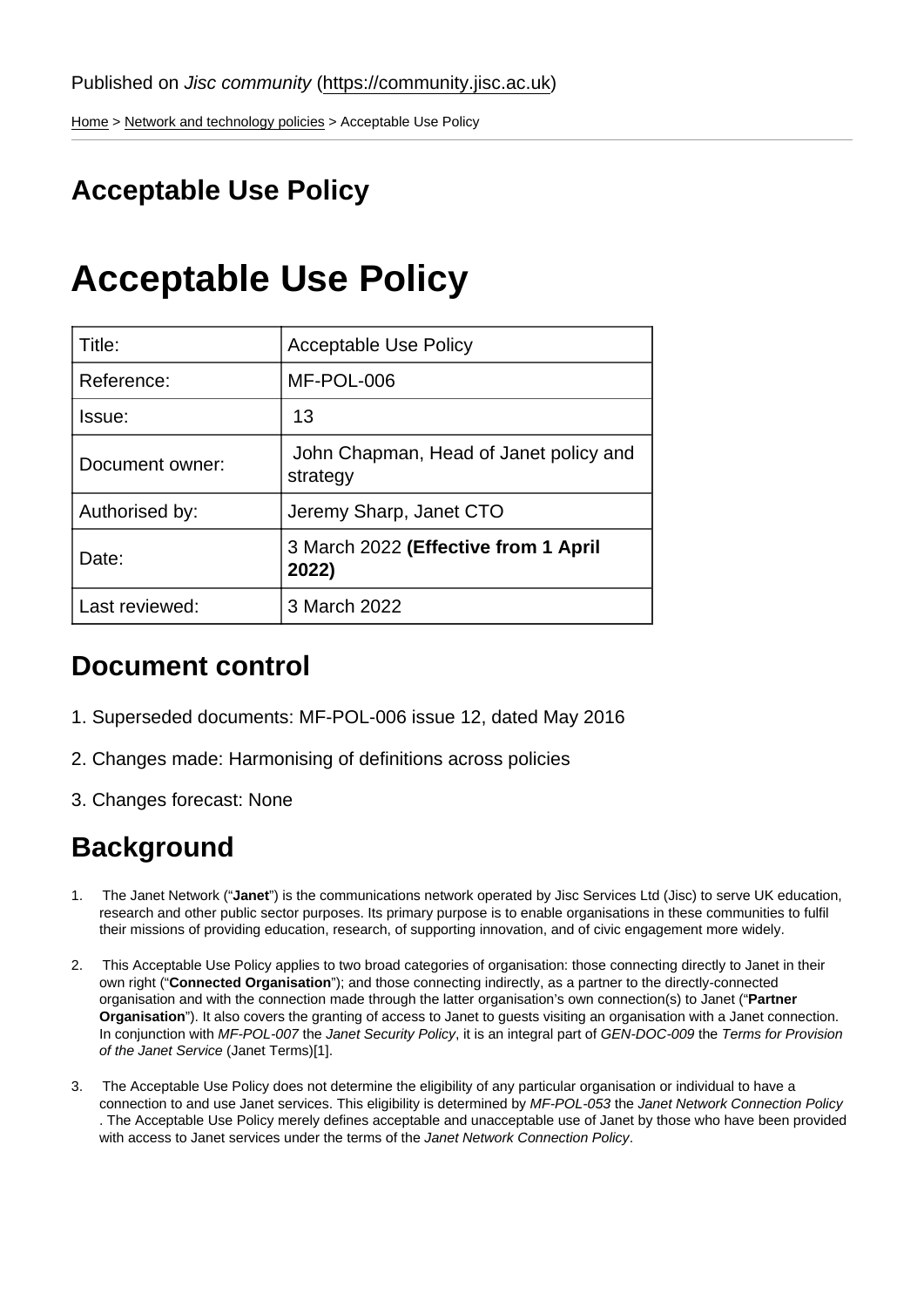4. Copies of the Janet Terms, the Janet Network Connection Policy and the Janet Security Policy may be found at [ji.sc/policies](http://ji.sc/policies) [1].

### The Policy

#### Acceptable Use

- 5. Connected Organisations and their Partner Organisations may use Janet for the purpose of communicating with other Connected Organisations, and with organisations, individuals and services attached to networks which are reachable via Janet. All use of Janet is subject to the Janet Terms.
- 6. Subject to clauses 8 to 16 below, Janet may be used by a Connected Organisation for any lawful activity in furtherance of the missions of the Connected Organisation. Use by the Connected Organisation may be in pursuance of activities for commercial gain as well as for not-for-profit activities. (See Note 1)
- 7. It is the responsibility of the Connected Organisation to ensure that its users (and their Partner Organisations) use Janet services in accordance with the Acceptable Use Policy, and with current legislation. (See Note 2)

#### Unacceptable Use

- 8. Janet may not be used by a Connected Organisation, Partner Organisation or their users for any activity that may reasonably be regarded as unlawful or potentially so. This includes, but is not limited to, any of the following activities. (See Note 3)
- 9. Creation or transmission, or causing the transmission, of any offensive, obscene or indecent images, data or other material, or any data capable of being resolved into obscene or indecent images or material. (See Note 4)
- 10. Creation or transmission of material with the intent to cause annoyance, inconvenience or needless anxiety.
- 11. Creation or transmission of material with the intent to defraud.
- 12. Creation or transmission of defamatory material.
- 13. Creation or transmission of material such that this infringes the copyright of another person.
- 14. Creation or transmission of unsolicited bulk or marketing material to users of networked facilities or services, save where that material is embedded within, or is otherwise part of, a service to which the user or their User Organisation has chosen to subscribe.
- 15. Deliberate unauthorised access to networked facilities or services. (See Note 5 and Note 6)
- 16. Deliberate or reckless activities having, with reasonable likelihood, any of the following characteristics:
	- 16.1. wasting staff effort or Jisc resources, including time on end systems on another Connected Organisation's network, and the effort of staff involved in the support of those systems;
	- 16.2. corrupting or destroying other users' data;
	- 16.3. violating the privacy of other users;
	- 16.4. disrupting the work of other users;
	- 16.5. denying service to other users (for example, by overloading of access links or switching equipment, of Janet services, or of services or end systems on another Connected Organisation's network);
	- 16.6. continuing to use an item of software or hardware after the Janet Network Operations Centre or its authorised representative has requested that use cease because it is causing disruption to the correct functioning of Janet;
	- 16.7. other misuse of Janet, such as the introduction of viruses, malware, ransomware or other harmful software via Janet to resources on Janet, or on another Connected Organisation's network.

### Access to Other Networks via Janet

- 17. Where Janet is being used to access another network, any deliberate or persistent breach of the acceptable use policy of that network will be regarded as unacceptable use of Janet. Any activity as described in clause 16 above, and where applied either to a user of that network, or to an end system attached to it, will also be regarded as unacceptable use of Janet.
- 18. Any deliberate or persistent breach of industry good practice (as represented by the current standards of the London Internet Exchange) that is likely to damage the reputation of Jisc will also be regarded prima facie as unacceptable use of Janet.

#### **Compliance**

19. It is the responsibility of the Connected Organisation to take reasonable steps to ensure its users, Partner Organisations and their users comply with the conditions set out in this Policy document, and to ensure that unacceptable use of Janet is dealt with promptly and effectively should it occur. The discharge of this responsibility includes informing all users of the Connected Organisation with access to Janet of their obligations in this respect (see Note 7).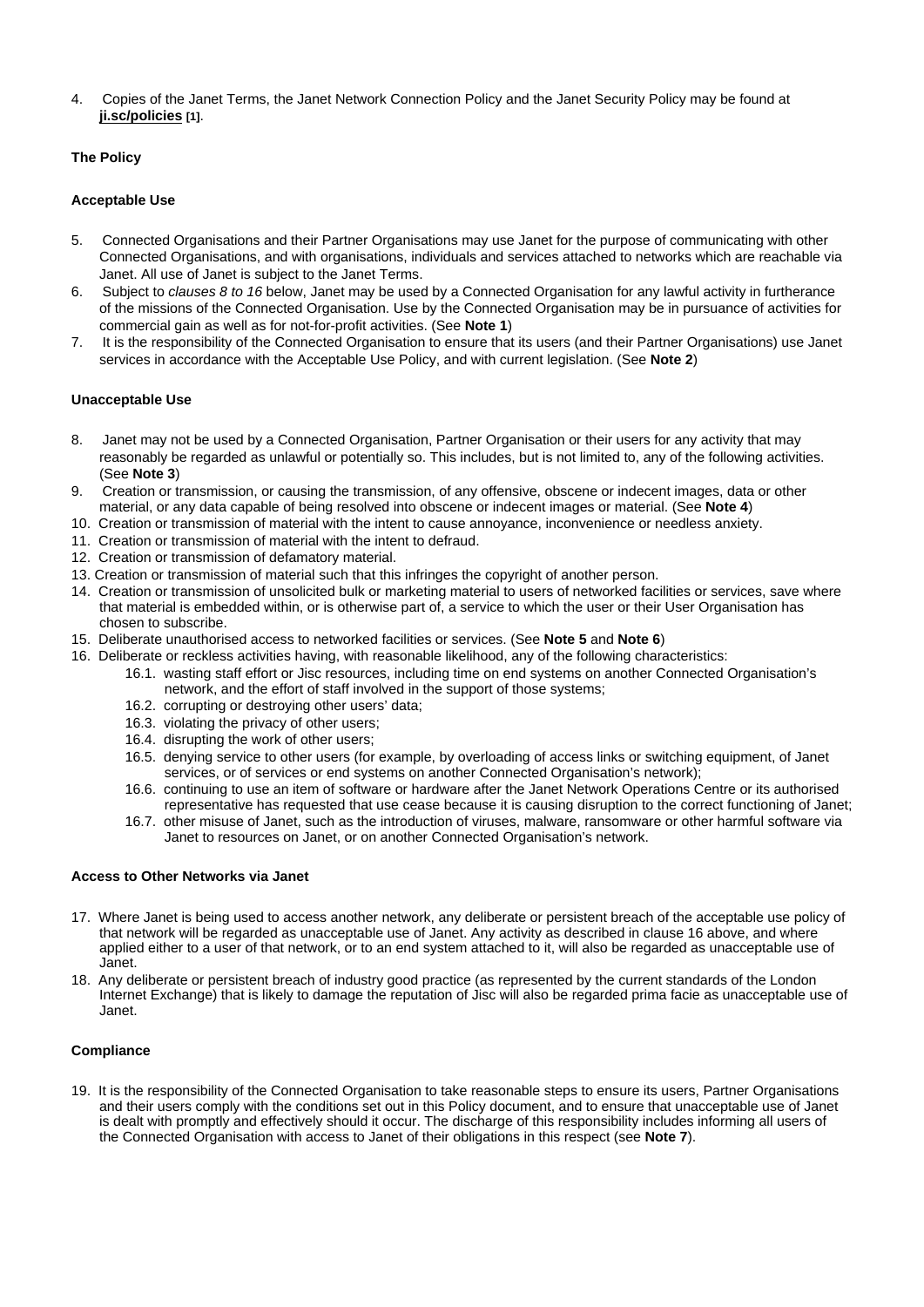20. Where necessary, service may be withdrawn from the Connected Organisation, in accordance with the Janet Terms. Where violation of these conditions is unlawful, or results in loss or damage to Janet resources or the resources of third parties accessible via Janet, the matter may be referred for legal action.

## Explanatory notes

Note 1: The Acceptable Use Policy does not make any particular statement as to the acceptability of using Janet for activities resulting in commercial gain to the Connected Organisation, other than this is acceptable where lawful. However, it should be noted that there are legal constraints applying to a publicly funded Connected Organisation in such activities. Where the Connected Organisation is operating as an economic undertaking the issue of State Aid will need to be considered. There is also an issue of the status of both Janet and the User Organisation's network as private networks. Both are addressed in the Janet Network Connection Policy.

Note 2: It is preferable for misuse to be prevented by a combination of responsible attitudes to the use of Janet on the part of its users and appropriate disciplinary measures taken by their Connected Organisations.

Note 3: The list of unacceptable activities in this section is not exhaustive. The purpose is to bring as clearly as possible to the reader's attention those activities most commonly associated with the abuse and potentially unlawful use of a network.

Note 4: It may be permissible for such material to be received, created or transmitted where this is for properly supervised and lawful purposes. This may include, for example, approved teaching or research, or the reception or transmission of such material by authorised personnel in the course of an investigation into a suspected or alleged abuse of the institution's facilities. The discretion to approve such use, and the responsibility for any such approval, rests with the Connected Organisation. Universities UK has provided quidance [2] on handling sensitive research materials.

Note 5: Implicit authorisation may only be presumed where a host and port have been advertised as providing a service (for example by a DNS MX record) and will be considered to have been withdrawn if a complaint from the provider of the service or resource is received either by the Connected Organisation or by Jisc. For all other services and ports, access will be presumed to be unauthorised unless explicit authority can be demonstrated.

Note 6: Where a Connected Organisation wishes to commission or itself perform a test for vulnerabilities in its IT systems (for example, via "penetration testing") this, as an action authorised by the Connected Organisation, will not be a breach of clause 15. However, the User Organisation should inform Jisc CSIRT, in advance of the test, of the source, nature and timing of the test. This is to avoid wasting the time and resources of Jisc CSIRT in investigating the perceived attack on the Connected Organisation, or automatically blocking it. Jisc CSIRT should be contacted via the details at  $https://www.jisc.ac.uk/csirt<sub>[3]</sub>.$ 

Note 7: In order to discharge this responsibility, it is recommended that each Connected Organisation establishes its own statement of acceptable use within the context of the services provided to its users. This should be cast in a form that is compatible with the provisions of this Acceptable Use Policy. Such a statement may refer to, or include material from this document. If material is included, this must be done in such a way as to ensure that there is no misrepresentation of the intent of the Janet Acceptable Use Policy.

[1] GEN-DOC-009 will be superseded in 2022 by the Master Services Agreement for Janet Connection Services

# Acceptable Use Policy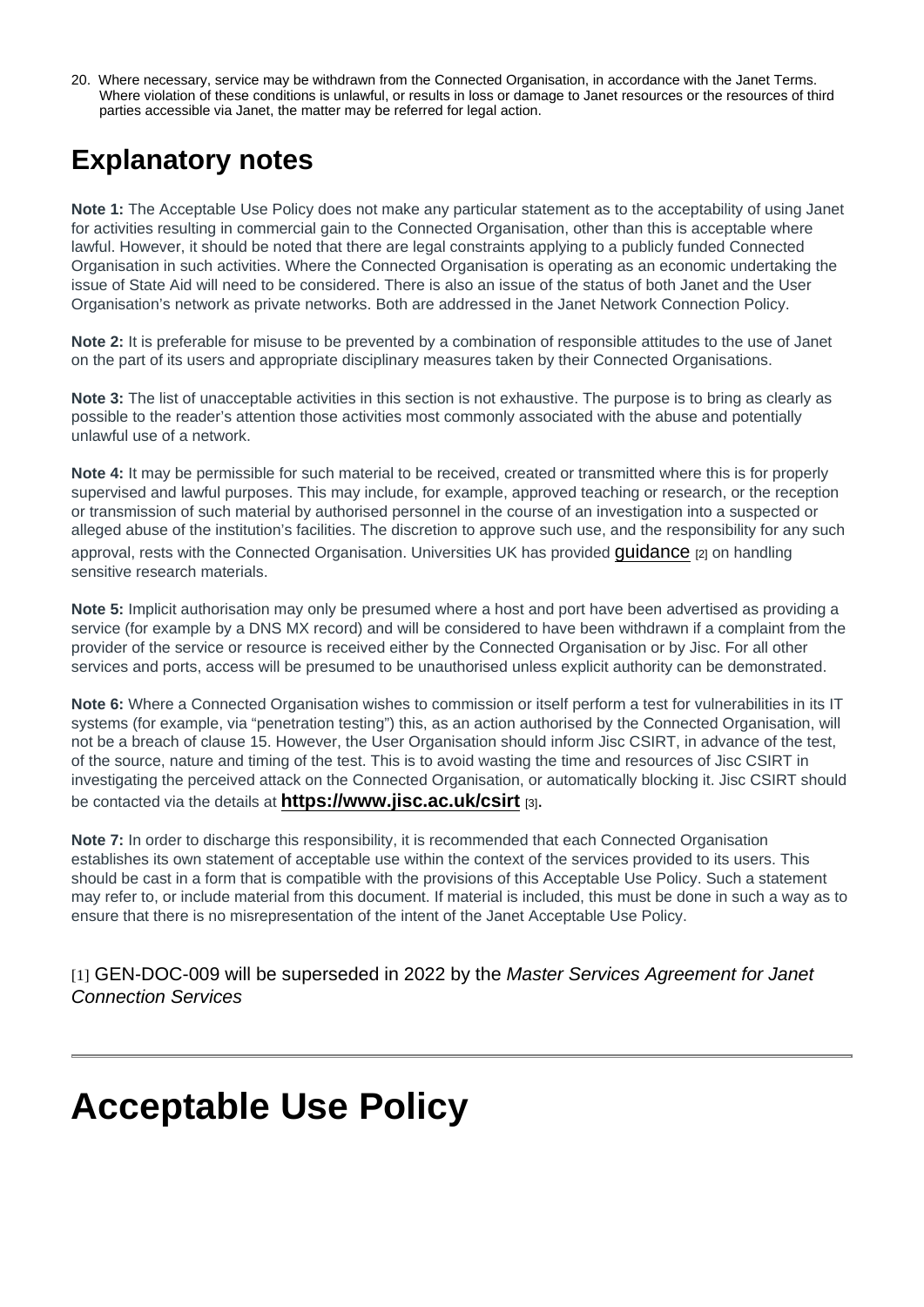Version: 12 in effect until 31 March 2022

Issued : May 2016

Reference: MF-POL-006

Owner: J. Sharp

Last Reviewed Date: 04/10/2021

## **Background**

1. Janet is the name given to an electronic communications network and associated electronic communications networking services and facilities that support the requirements of the UK education and research communities. Organisations in the UK education and research communities use Janet to fulfil, and to undertake activities supporting, their missions of providing education, research, and business and community engagement.

2. This Acceptable Use Policy applies in the first instance to any organisation authorised to use Janet (a "User Organisation "). It applies also to use of Janet by the User Organisation's own members and all those to whom it otherwise provides with access to Janet (collectively, its ''Members "). In conjunction with the Janet Security Policy, it is an integral part of the Terms and Conditions for the Provision of the Janet Service (the "Janet Terms ").

3. The Acceptable Use Policy does not determine the eligibility of any particular organisation or individual to have a connection to and use Janet services. This eligibility is determined by the [Janet Network Connection Policy](http://repository.jisc.ac.uk/7562/1/janet-network-connection-policy-november-2019.pdf) [4]. The Acceptable Use Policy merely defines acceptable and unacceptable use of Janet by those who have been provided with access to Janet services under the terms of the [Janet Network Connection Policy](http://repository.jisc.ac.uk/7562/1/janet-network-connection-policy-november-2019.pdf) [4].

4. Copies of the Janet Terms, and of the [Janet Network Connection Policy](http://repository.jisc.ac.uk/7562/1/janet-network-connection-policy-november-2019.pdf) [4] and Security Policies may be found on the Jisc website.

## Acceptable Use

5. A User Organisation and its Members may use Janet for the purpose of communicating with other User Organisations and their Members, and with organisations, individuals and services attached to networks which are reachable via Janet. All use of Janet is subject to the Janet Terms.

6. Subject to clauses 8 to 16 below, Janet may be used by a User Organisation and its Members for any lawful activity in furtherance of the missions of the User Organisation. Use by the User Organisation and its Members may be in pursuance of activities for commercial gain as well as for not for profit activities. (See Note 1.)

7. It is the responsibility of the User Organisation to ensure that its Members use Janet services in accordance with the Acceptable Use Policy, and with current legislation. (See Note 2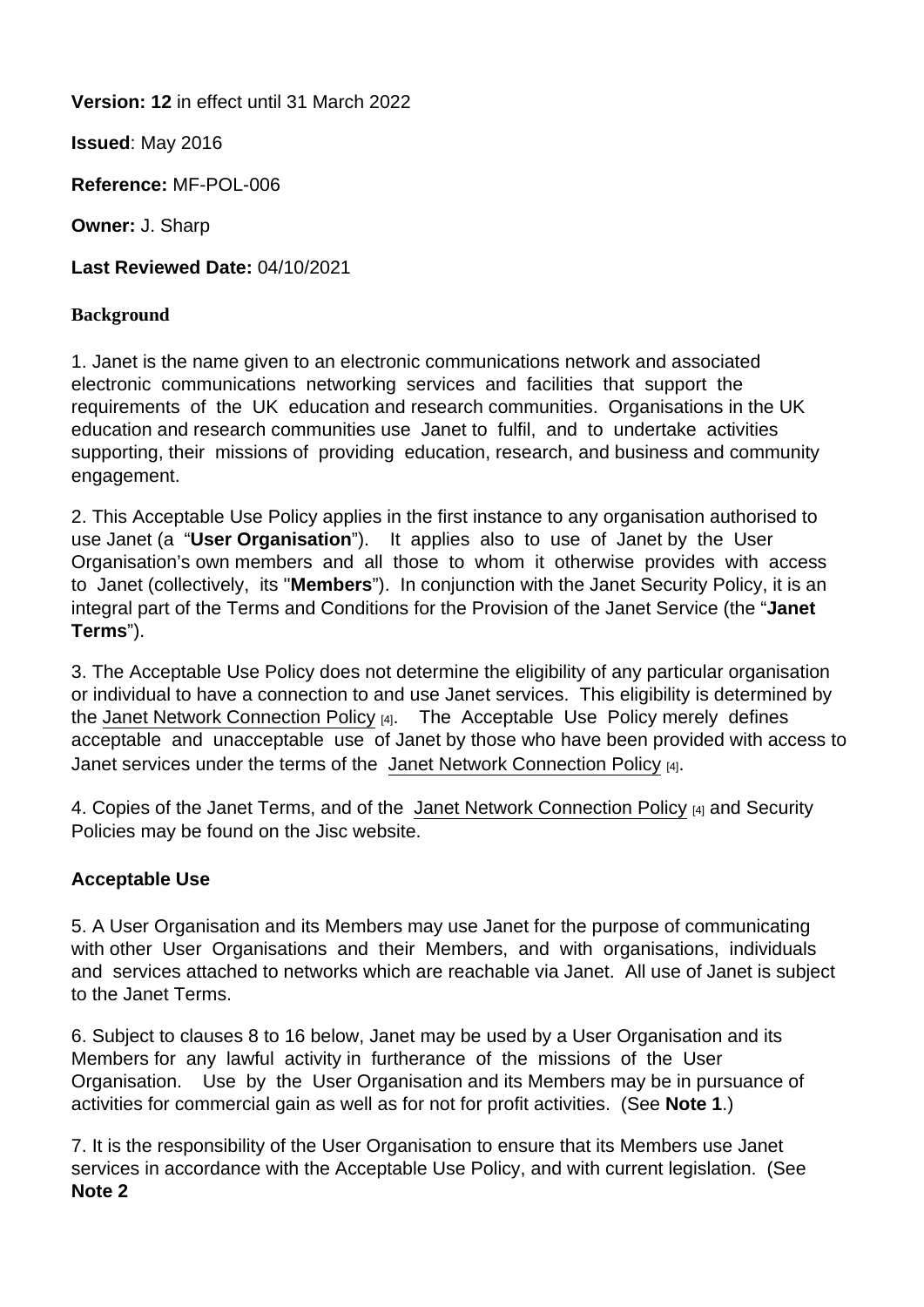## **Unacceptable Use**

8. Janet may not be used by a User Organisation or its Members for any activity that may reasonably be regarded as unlawful or potentially so. This includes, but is not limited to, any of the following activities. (See **Note 3**.)

9. Creation or transmission, or causing the transmission, of any offensive, obscene or indecent images, data or other material, or any data capable of being resolved into obscene or indecent images or material. (See **Note 4**.)

10. Creation or transmission of material with the intent to cause annoyance, inconvenience or needless anxiety.

11. Creation or transmission of material with the intent to defraud.

12. Creation or transmission of defamatory material.

13. Creation or transmission of material such that this infringes the copyright of another person.

14. Creation or transmission of unsolicited bulk or marketing material to users of networked facilities or services, save where that material is embedded within, or is otherwise part of, a service to which the user or their User Organisation has chosen to subscribe.

15. Deliberate unauthorised access to networked facilities or services. (See **Note 5** and **Note 6**.)

16. Deliberate or reckless activities having, with reasonable likelihood, any of the following characteristics:

16.1 wasting staff effort or Janet resources, including time on end systems on another User Organisation's network, and the effort of staff involved in the support of those systems;

16.2 corrupting or destroying other users' data;

16.3 violating the privacy of other users;

16.4 disrupting the work of other users;

16.5 denying service to other users (for example, by overloading of access links or switching equipment, of Janet services, or of services or end systems on another User Organisation's network);

16.6 continuing to use an item of software or hardware after the Janet Network Operations Centre or its authorised representative has requested that use cease because it is causing disruption to the correct functioning of Janet;

.)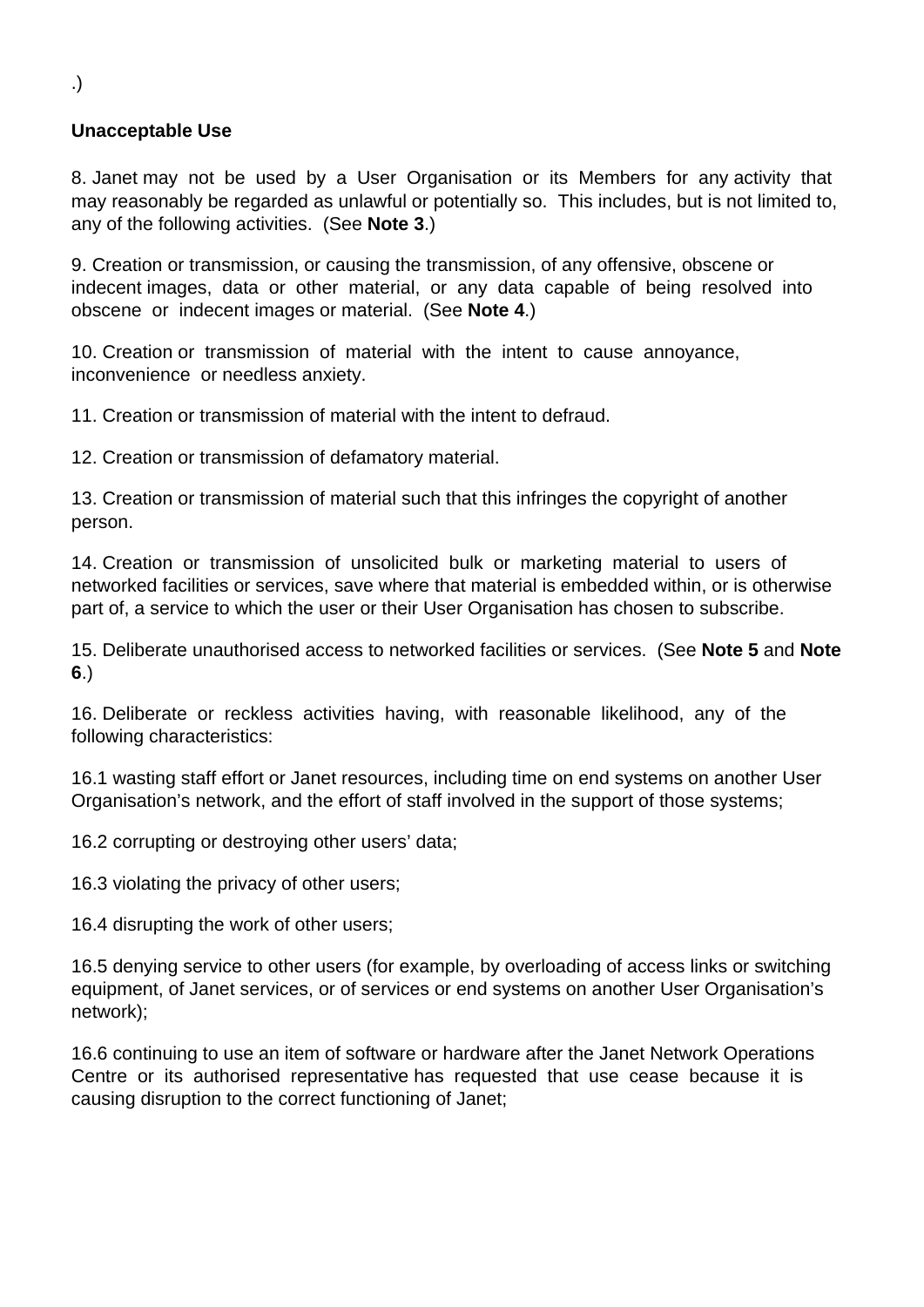16.7 other misuse of Janet, such as the introduction of "viruses" or other harmful software via Janet to resources on Janet, or on another User Organisation's network.

## **Access to Other Networks via Janet**

17. Where Janetis being used to access another network, any deliberate or persistent breach of the acceptable use policy of that network will be regarded as unacceptable use of Janet. Any activity as described in clause 16 above, and where applied either to a user of that network, or to an end system attached to it, will also be regarded as unacceptable use of Janet.

18. Any deliberate or persistent breach of industry good practice (as represented by the current standards of the London Internet Exchange) that is likely to damage the reputation of Janet will also be regarded prima facie as unacceptable use of Janet.

## **Compliance**

19. It is the responsibility of the User Organisation to take reasonable steps to ensure its Members' compliance with the conditions set out in this Policy document, and to ensure that unacceptable use of Janetis dealt with promptly and effectively should it occur. The discharge of this responsibility includes informing all Members of the User Organisation with access to Janet of their obligations in this respect. (see **Note 7**.)

20. Where necessary, service may be withdrawn from the User Organisation, in accordance with the JanetTerms. Where violation of these conditions is unlawful, or results in loss or damage to Janet resources or the resources of third parties accessible via Janet, the matter may be referred for legal action.

### **Explanatory Notes**

**Note 1:** The Acceptable Use Policy does not make any particular statement as to the acceptability of using Janet for activities resulting in commercial gain to the User Organisation, other than this is acceptable where lawful. However, it should be noted that there are legal constraints applying to a publicly funded User Organisation in such activities. Where the User Organisation is operating as an economic undertaking the issue of State Aid will need to be considered. There is also an issue of the status of both Janet and the User Organisation's network as private networks. Both are addressed in the Janet Eligibility Policy and more particularly in the Janet factsheets referenced therein.

**Note 2:** It is preferable for misuse to be prevented by a combination of responsible attitudes to the use of Janet resources on the part of its users and appropriate disciplinary measures taken by their User Organisations.

**Note 3:** The list of unacceptable activities in this section is not exhaustive. The purpose is to bring as clearly as possible to the reader's attention those activities most commonly associated with the abuse and potentially unlawful use of a network.

**Note 4:** It may be permissible for such material to be received, created or transmitted where this is for properly supervised and lawful purposes. This may include, for example, approved